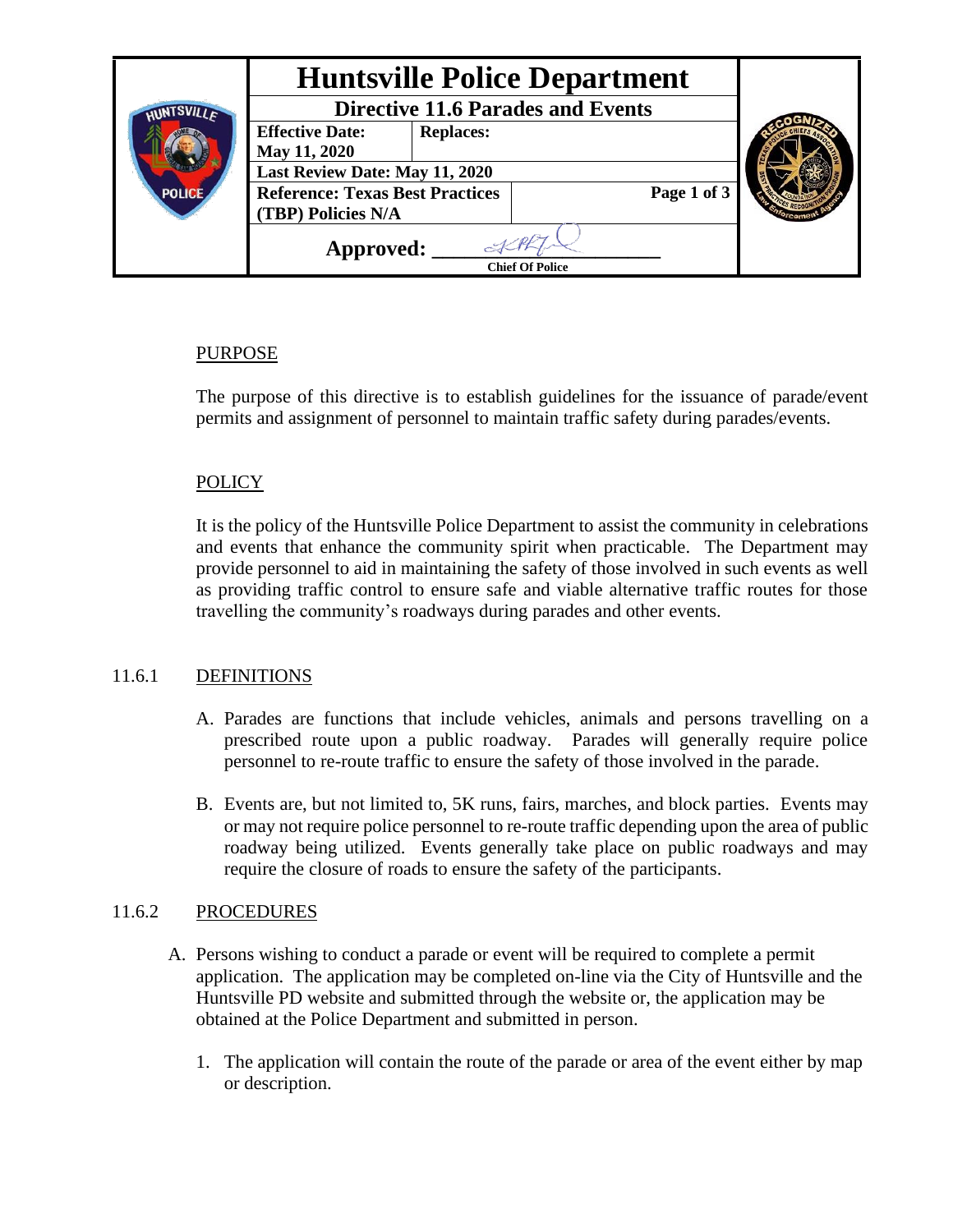- 2. The permit must be submitted 30 days prior to the event/parade to be considered. Applications received later than 30 days prior to the event/parade may not be approved.
- 3. If the route/area of the requested parade/event will require the closure of a roadway maintained by the State of Texas (TXDOT), the person requesting the permit will obtain approval from TXDOT and submit that approval with their permit application. The following roadways require TXDOT approval:
	- a. Sam Houston Avenue (SH 75)
	- b.  $11^{th}$  Street (US 190, SH 30)
	- c. Montgomery Road west of Sam Houston Avenue (FM 1374)
	- d. Both Feeder Roads of IH 45
	- e. IH 45
	- f. SH 19
	- g. US 190
	- h. SH 30
	- i. FM 1791

This list contains examples of roadways maintained by the State of Texas and may not be all inclusive.

- 4. The Department may suggest and request changes in the requested route of a parade in order to maintain the safety of the participants of a parade or event and to ensure safe traffic flow around the function. Failure to heed the suggestions may result in denial of the permit.
- 5. The denial of a permit may be appealed to the Chief of Police.
- B. Parade routes that include multiple closures of intersections may require the use of police personnel and barricades present at the intersections to ensure proper intersection closure and the safety of the participants as well as the safe movement of traffic.
- C. Parade routes that are in excess of one mile in length require the use of police personnel and barricades to ensure proper intersection closure and the safety of the participants as well as the safe movement of traffic.
- D. Once the application is approved and a permit is granted, the shift supervisor working during the time of the event will be notified. The shift supervisor will be responsible for:
	- 1. Contacting the person requesting the permit to discuss the resources needed for the parade/event.
	- 2. Ensuring that police personnel and barricades will be in place, if necessary.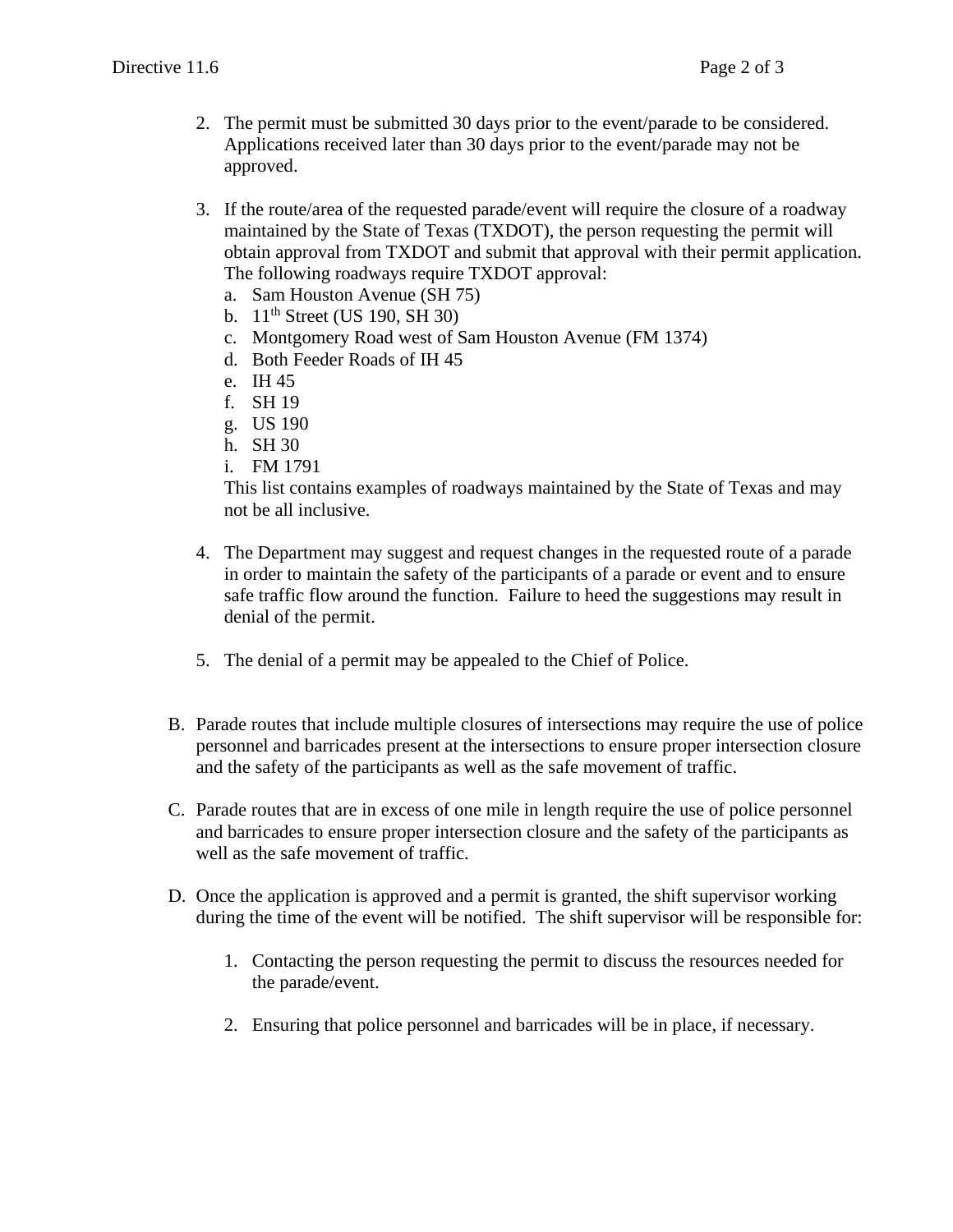E. All barricades and cones left at intersections after a parade/event has concluded will be left on the curb and out of the roadway for pick-up by the appropriate City department the next business day.

#### 11.6.3 ADMINISTRATION

- A. All applications for Parade/Event Applications will be directed to the Uniformed Services Lieutenant for approval.
- B. The Uniformed Services Lieutenant will maintain a file of Parade/Event Applications and Permits.
- C. The Uniformed Services Lieutenant will be responsible for assigning approved Parade/Event Permits to the appropriate shift supervisor.

#### 11.6.4 BUDGETARY CONSIDERATIONS

- A. As parades and events require the expenditure of moneys which must be considered during the budget making process, the Police Department will only provide personnel at no cost to the organizers for the following parades/events:
	- 1. The Walker County Fair Parade
	- 2. The Lions Club Christmas Parade
	- 3. The Huntsville High School Homecoming Parade
	- 4. The Sam Houston State University Homecoming Parade
	- 5. The Progressive Women's Association Martin Luther King Day Parade
	- 6. The Progressive Women's Association Juneteenth Day Parade
- B. Other than those stated in this directive, events and parades requiring a police presence will be paid for by the organizer of the parade/event. The organizer will be responsible for hiring personnel through the Support Services Administrative Sergeant and paying the personnel at the current off-duty employment rate. Additionally, if police vehicles are required to ensure the safety of those involved, fees may be required for the use of those vehicles.
- C. If the budget allows, the Chief of Police my choose to waive vehicle fees and officers' hourly rates and pay police personnel through budgeted funds.